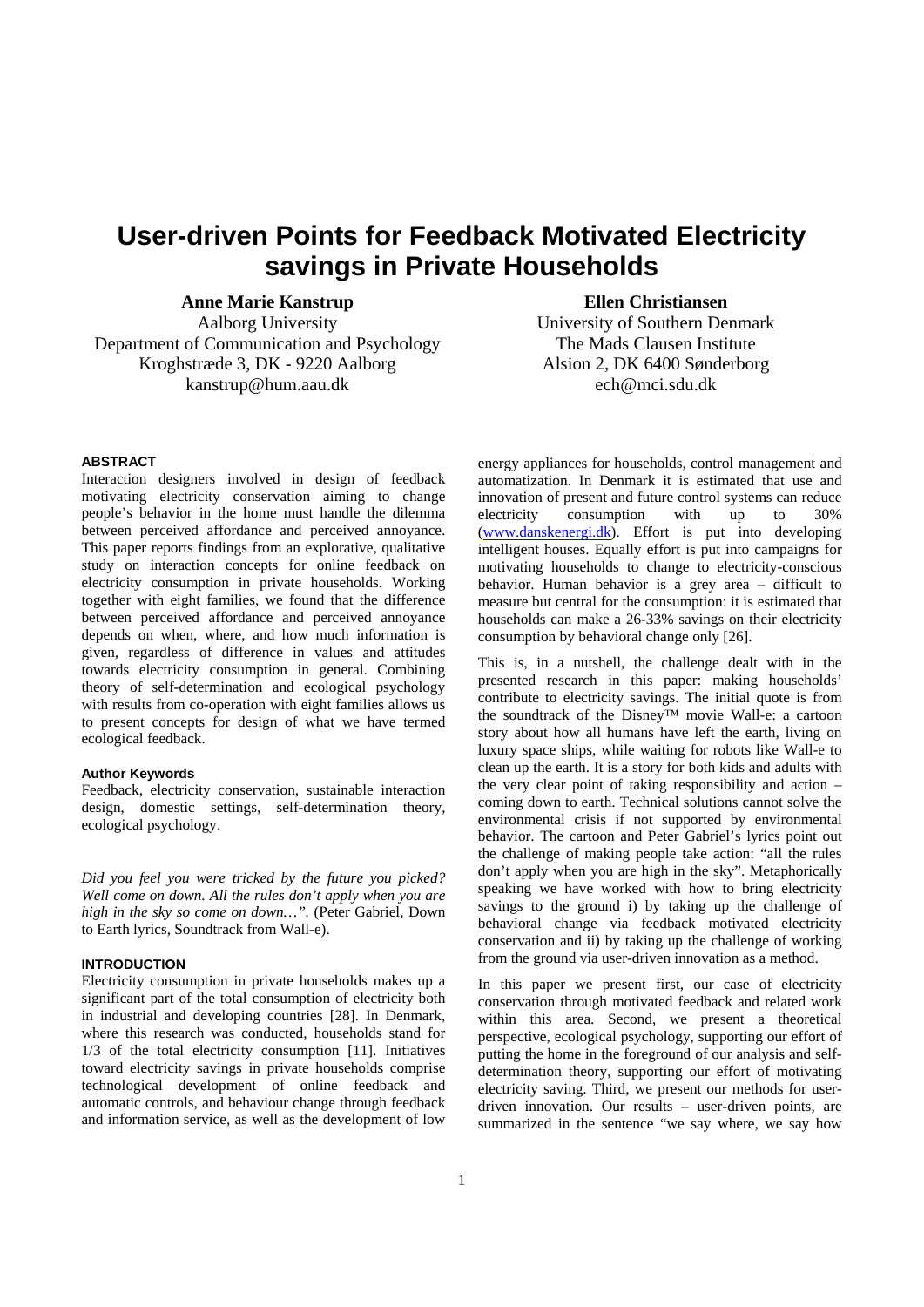much, and we say how" and worked into three central concepts for feedback-motivated electricity consumption in private households. The concepts are exemplified in an interface design for a medium screen solution – an example of how to bring invisible daily household consumption down to ground. We conclude by summarizing the findings in the concept of 'ecological feedback'.

# **ELECTRICITY CONSERVATION IN PRIVATE HOUSEHOLDS THROUGH MOTIVATING FEEDBACK**

The research we present here was conducted as part of a larger project – the FEEDBACK-project<sup>1</sup> – where electricity providers, software enterprises within the mobile and smart house market, and researchers within Consumer Behavior and Interaction Design work together on the analysis, design, implementation and test of on-line feedback to private households via fibre-optic broadband. In Denmark electricity providers are establishing fibre-optic broadband to private households opening the possibility of displaying measurements online. This provides new opportunities for communication between power providers and customers in the form of on-line and even disaggregated end-use feedback, which has so far been categorized as *"relatively expensive and complicated to supply"* [7]. In the FEEDBACK-project these authors dealt with challenges of making such feedback adequate and motivating. Our strategy seeks to meet calls from consumer behavior researchers claiming that *"much information about energy use ... is presented in dull, uninteresting formats"* [6]. There is also a call for *"user-friendly displays ... as part of any meter specification"* [7] since *'Consumers who have their supply metered in the standard way are unlikely to consult their meter: it will probably be hidden away and difficult to understand"* [8]. In general there is an acknowledged lack of knowledge about how to obtain fit between the form of feedback and the context of its use: *"Achieving energy conservation is a twofold challenge, partly technical and partly human... Unless adopted by a significant segment of consumers, the impact of technical innovations will be negligible"* [6]. As summed up by Wood and Newborough [28] in a review paper *"it is unclear how best to achieve feedback in the home and several research questions emerge. For example, how frequently to feedback the information; in what format to present the feedback (e.g. as numbers, graphics, energy/cost/C02 data); and whether the feedback should be displayed centrally or at the points of end use"* [28].

We were encouraged by other researchers in our field of Human Computer Interaction [12, 13, 29] pointing out that Interaction Design has much to offer in relation to this research question, and in general to the area which has so far been termed 'Sustainable Interaction Design' (SID) [4].

1

Feedback, when perceived, enforces learning as well as habit formation [26]. Studies from the 1970s reveal that feedback about electricity consumption has measurable effect [7]. However, it is also stated that *"the most effective feedback is that which more immediately follows an action"* [28]. A review sums up the savings of direct feedback (from the meter) to 5-15% [7] and first experiments with feedback disaggregated by end-use has proved a total decrease by 18% in power-consumption [25]. In contrast energy bills, information campaigns and other frequent or infrequent written feedback, indirect feedback, have a savings range from 0-10% [7].

# **RELATED WORK**

Studies of household electricity consumption points to households being units of varying stability, values and habits. Background variables such as family type, income, education, and the size of the house explain 40% or more of variations in electricity consumption in private households. In order to understand the rest of the variation, attitudes towards electricity consumption are relevant as a basis for defining family types like 'the energy conscious', 'the busy' and 'the careless' [11]. The eight families in this study have been selected through a screening procedure working with the above variables and typologies combined with selecting criteria for innovativeness [14].

However, studies also show that feedback for motivating electricity conservation is a quite complex task where personal values, attitudes and social norms regarding environmental behavior play a minor role only compared to structural conditions, such as home size and family size. In other words: green attitudes and electricity consumption are not closely related. One of the reasons for this is the invisible nature of electricity consumption, which places it out of focus of its users. Additionally, a pronounced reduction in electricity consumption may compromise comfort in the everyday life and may have a disturbing effect on daily routines [18]. As elaborated by Kuehn [16] electricity consumption is a direct or indirect consequence of other fields of consumption. This, and the invisible nature of electricity, means that its consumption is often an un-reflected part of everyday life [16].

Naturally, making electricity consumption visible has significant influence, and as presented in the introduction, experiences with electronic and on-line feedback has measurable effects. There are experiments with electricity meters, monitors and PC-applications [7, 28]. On the basis of a review on metering, billing, and direct displays Darby concludes that *"Monitors would be most useful if they showed instantaneous usage, expenditure and historic feedback as a minimum, with the potential for displaying information in microgeneration, tariffs and carbon emissions"* [7]. However, consumer behavior research related to motivation psychology stresses that making electricity consumption visible is not enough and calls for empowerment of consumers. It is pointed out that *"limited* 

<sup>1</sup> http://feedback.noe.dk/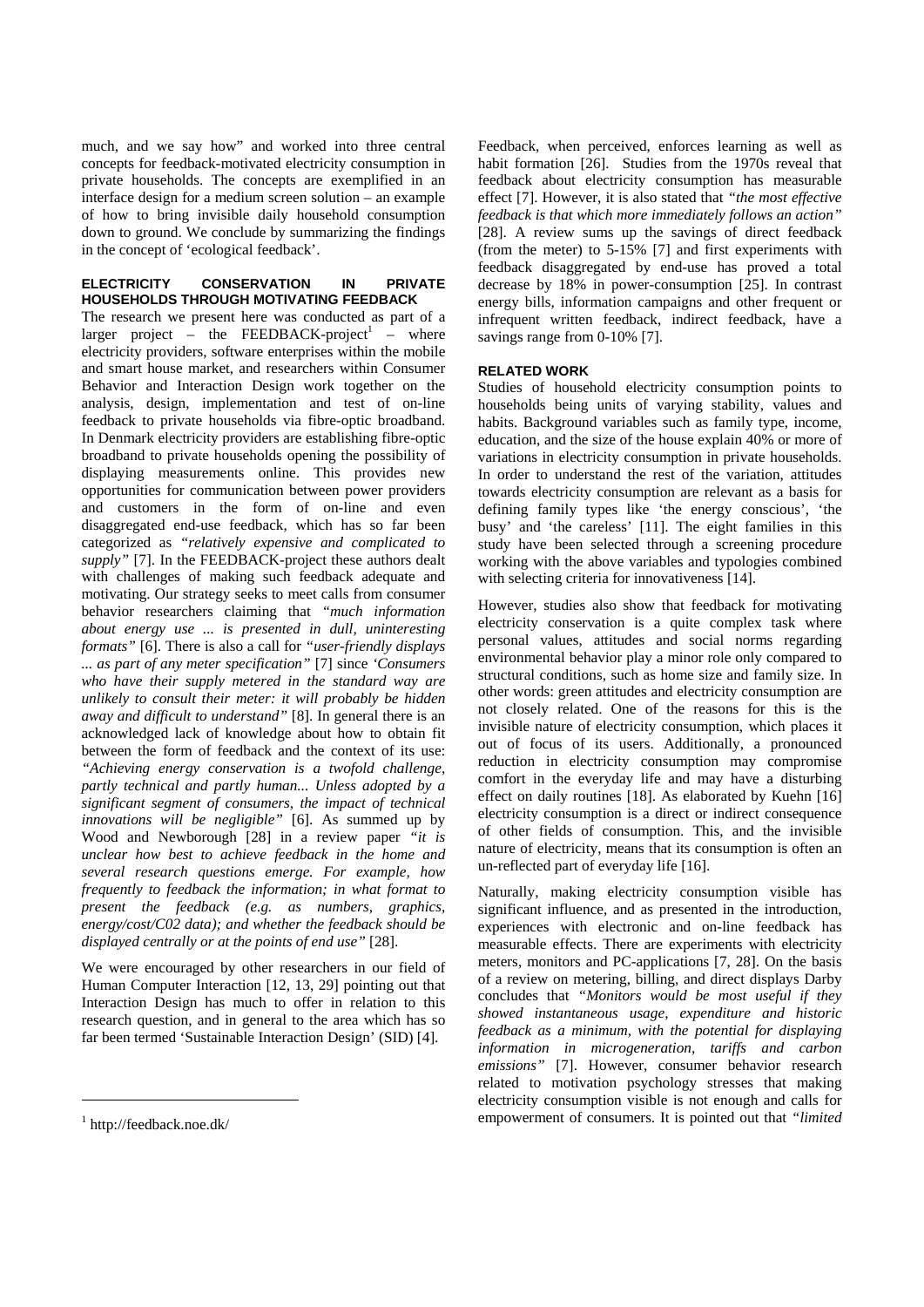*abilities and restricted opportunities ... make it difficult even for highly motivated individual to do anything radical to improve the sustainability of their lifestyle"* [24]. Empowerment involves *competence, relatedness, and autonomy* [24]. Similar results are found in recent design experiments like '222b Lee High Road' where RED (http://www.reduk.net/) worked on how to strengthen policy towards domestic energy use starting from a householder centered design approach. Design leads from this work are: the importance of making energy visible, design for control, appealing to multiple motivations and collaboration [17].

Generally, the literature can be read as a warning of not underestimating the complexity of human behavior in design of feedback. As stressed by [6] often used and too simple theories on conservation behavior are 'the attitude model' and 'the rational-economic model: *"The attitude model assumes that conservation behavior will follow automatically from favorable attitude towards conservation. The rational-economic model assumes that people will perform conservation behaviors that are economically advantageous"* [6].

## **THEORETICAL PERSPECTIVES**

In our research we aim to work with the above presented complexity of feedback at home by making use of insights gained in self-determination theory related to motivation and theory on ecological psychology related to the environment of home.

#### **A theoretical perspective on motivation**

"Informational feedback" is a term coined by Deci & Ryan's in their model of self-determined and non-selfdetermined behavior [9, 20]. In broad terms Deci & Ryan assume that motivation in the outset is non-self-determined and depending on information input, the environment and the personal need structure, physiologically and in memory, while in the state of self-determination the motivation is coming from within, because the externally enforced motives have been internalized. Deci & Ryan operates with five stages of regulation ranging from 'non-regulation' - 'external regulation'- 'introjected regulation' – 'regulation through identifications' – 'integrated regulations'. In relation to utility feedback 'external regulation' refers to the situation going from experiencing initiating events as pressure to perform accordingly and not experiencing a real sense of choice, to gradually getting more to grips with the control oneself is the most interesting. What Deci & Ryan find pushes an individual in this direction is positive feedback, which they describe as 'informational'. An informational event is characterized by: "a choice, in other words, the absence of unnecessary controls, so that one can experience a sense of self-determination. Second, there must be some type of effectance-relevant information via-avis one's performance on an optimally challenging activity. And finally, if the event somehow conflicts with a person's needs or feelings, this implicit conflict must be

acknowledged" [20]. Furthermore Deci & Ryan stress relatedness to be an important part of informational feedback: "The informational aspect of positive feedback affirms people's self-determined competence. The controlling aspect of positive feedback controls people's behavior by capitalizing on their need to be liked. When people want praise, praise can be used to pressure them toward specific outcome" [20]. In a chapter devoted to work situations Deci & Ryan point out three principles as constituting positive intervention:

- minimal sufficient control,
- informational feedback and
- acknowledging conflicting feelings.

## **A theoretical perspective on home**

Ecological psychology, as defined by Barker [1] is concerned with the ecological environment of molar human behavior. The term ecology – meaning "home" or "homeland" in Greek, refers in ecological psychology to the structure, dynamics and content of the behavior of habitats. Ecological psychology works with the inside-outside problem: the outside ecological environment and the inside psychological environment (or life space) [1]. Additionally, without reference to Barker but based on J.J. Gibson's work and a philosophical approach, Reed contributes to the field of ecological psychology especially with the use of affordances as an ecology for psychology [19]. We use ecological psychology as a perspective in our work with the complexity of feedback. Feedback is a complex interaction of environment and people, where behavior cannot be predicted by simple theories of stimuli. As stated by Reed: *"agents make things happen, they make their way in the world, or, in the present jargon, they encounter their environment. These agents encountering this environment are flesh and blood, nerves, muscle, and gut. Hormones can change these agents' state of readiness and so can external stimulation. But the actions of these agents are not the effect of just these, or any, such causes. Their actions are part of a stream of regulatory activities that are typically self-initiated and modified and regulated by both internal and external factors"* [19].

In our work with ecological psychology we have used the central ecological units:

- Behavior episodes: a unit of behavior and situation in the life of an individual person, a stream of action obvious and easy to see [2]
- Behavior objects: the standing patterns of behavior and part of the non-psychological milieu to which behavior is anchored, also called behavior-milieu synomorphs [2].
- Behavior settings: perceptually segregated units of extra-individual behavior. They are community areas, which individuals enter, and in which they behave in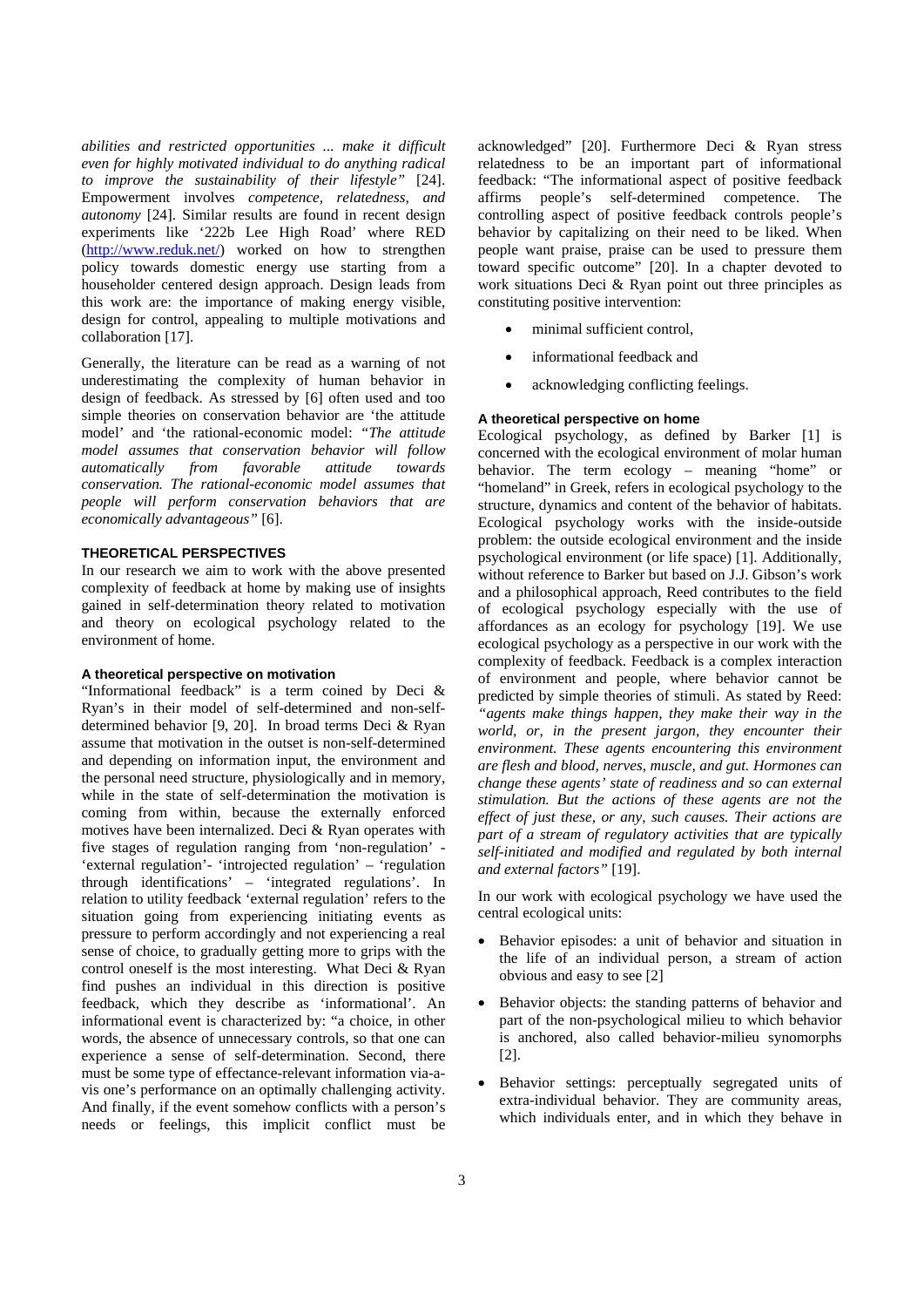accordance with forces that produce the characteristic behavior pattern [2].

• Affordances: opportunities for action that can be used and can motivate action, yet they do not and cannot cause behavior [19].

## **Theoretical contribution**

We have used the ecological units to guide our interpretation of the environment of home. And we have used especially Deci and Ryan's principles for positive intervention to understand the families' preferences in relation to where, when, and how much feedback they will appreciated and allow in their everyday life at home.

In this process we have come to understand, what we call 'ecological feedback'. Ecological feedback is a concept in between thinking and not thinking, in between affordance and annoyance. We are yet to get a more firm grasp on this concept which we at this stage define as feedback which technically is ambient, in that it forms a backdrop of the habits related to consumption of electricity, but which psychologically is self-motivating in that it reminds at a glance in situations where a reminder is accepted.

In the discussion of the paper we elaborate on this perspective on the basis of empirical findings.

## **METHODS AND DESIGN PROCESS**

The participatory design practice, which we have employed in our research project has recently been inspired by the work of Thomke & von Hippel on user-driven innovation [22]. Their ideas and key techniques focus on 'acting with technology' by creating design artifacts and design events, which makes users innovate, in cases, when you as a designer need to get access to the sticky and tacit information of use context. The added value, compared to ethnographic studies, is insight into user trajectories of operation, preferences and values, and in best cases also user generated ideas, within a short time-span.

The importance of involving users in cases like this is emphasized by von Hippel's notion of 'sticky information': information related to behavior stick to the context and is hard, maybe impossible to express verbally, and at least costly to move from the site where the information was generated [27]. Another reason is the need to find the balance between tradition and transcendence [10], so that the environment on the one hand stays familiar to the users and on the other hand develops. As emphasized by Bell, Blythe, and Sengers [3] in relation to design for domestic settings de-familiarization is central: *"because the home is so familiar, it is necessary to make it strange, or defamiliarize it, in order to open its design space"* [3]. This implies designers to evoke users towards de-familiarization. It is a bootstrapping-challenge to request people to design for something, which to them is silent, transparent and mundane such as everyday electricity conservation. In our design process this has come out through a facilitated

process with artifacts as drivers for articulation, cooperation and innovation.

The home innovation process in the FEEDBACK-project was organized in the following steps:

- 1. *Tune in*: tune the households in on the subject of electricity consumption
- 2. *Focus*: households focusing on their electricity consumption
- 3. *Explore*: households exploring concepts for on-line feedback on electricity consumption
- 4. *Innovate*: households making innovations on feedback for on-line electricity consumption
- 5. *Design*: Interaction designer bringing household innovations to form
- 6. *Evaluate*: households evaluating the design outcome.

All steps were planned and guided by the authors. Step one, two, three, and six took place in the families homes. Step four and five took place at the University Below we describe this 'household-innovation' in further detail, with emphasis on what was shared reactions by all participating households.

## **Tune in: the energy power game**

In order to 'tune-in' on the subject of electricity consumption, and to engage the whole family (also children) in conversation, we created a card-game, which we called "EnergyPower". It was a game with 52 cards with different pictures of electrical appliances (toasters, lamps, TVs, computers, etc.) and among these five trumps being pictures of things, which used no electricity at all (candles, oil lamps, etc.). The cards were distributed among the family members. All the participants, one at a time, would throw a card on the table, and the one with the least electricityconsuming appliance (the most "EnergyPower") would take the points. Playing "EnergyPower" required the families to reflect on what they actually knew about electricity use both in general and in relation to concrete appliances at the cards and in their own household. Within app. 15 minutes they became 'tuned in' on the subject and wanted to learn more.

## **Focus: the photo-tour**

After the card game the families were given a Polaroidcamera and asked to take 10 photographs of places in their home, where they would like more information about their electricity consumption. Most families split up in two teams taking 5 pol-photos each. After the photo-tour the family members returned to the dinner table. They took turns presenting the photographs and jutting down, on the polphoto, one sentence explaining what information they were seeking or thinking of when taking the photo. The exercise was challenging in that it forced the families to reflect on their habits and needs, but also to come up with ideas for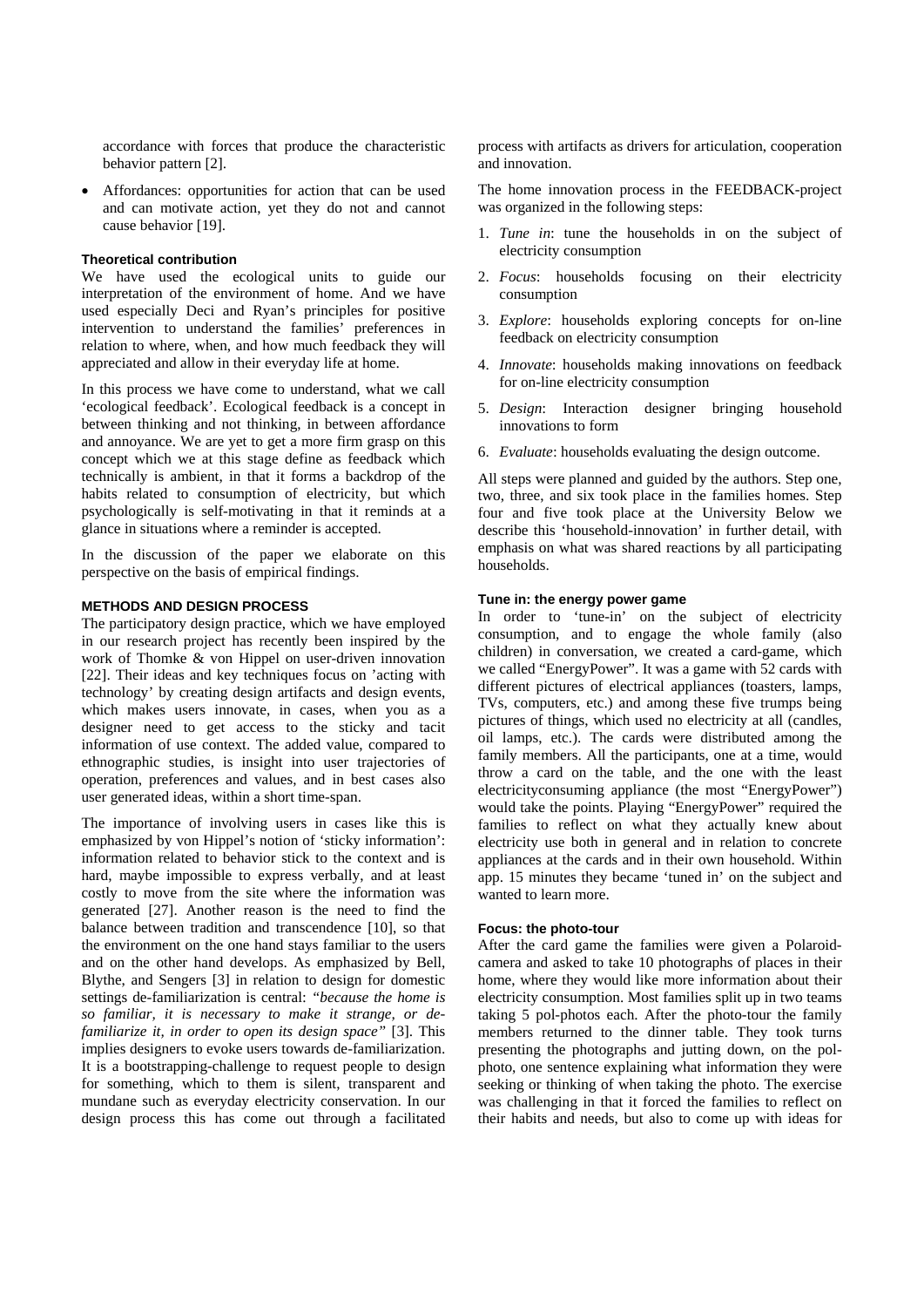information about electricity consumption. The interaction taking place on the dinner table was videotaped.

Finally, the authors asked for permission to take a photo of the family members on the location where they where most wanted information about their electricity consumption. Four families chose the house computer, two families chose the refrigerator, and two families chose the meter in the utility room.



**Figure 1. An example of polaroid-photos with written questions. Top-left: "consumption in five minutes for a hairdryer?", Top-right: "Does a flat-screen use more or less power than the good old computer-screens? The total consumption for the PC as a minutes price". Low-left: "how big is the electricity consumption for one year in total?", Lowright: "What is the price for heating 110 litres of water?"..** 

## **Experience: mock-up experiments**

On the basis of analysis of the above materials [14] we designed five mock-ups, based on five identified concepts for feedback on electricity consumption.

- *The concept of 'on-off'* for reminding. This was put to form in a display with 10 appliances and a notification on whether they were on (red) or off (green).
- *The concept of 'speed'* for observing. This was put into form in a speedometer (inspiration from cars) displaying the current speed of electricity consumption in the household.
- *The concept of 'quantity'* for observing. This was put into form in the design of a) a scheme displaying the amount of washing during a week supplied with a note on the cost of different types of washings and b) a book displaying the use of Playstation  $^{TM}$  or pc during a week (designed especially for the kids).
- *The concept of 'log'*. This was carried out via use of the local electricity company's existing website giving users access to logging registrations from their meters.

• *The concept of 'status'*. This was carried out via use of a) the Danish Electricity Funds website giving users access to register their appliances and get a norm-status on these and b) power meters which the households could use to measure the consumption of appliances.

Each family received 2-4 mock-ups, distributed to best match what they had themselves presented as needs and wishes during our initial visit and experimented for one week. A person (the father, the mother, the one who returned first to the house every day, etc.) was appointed be responsible for changing 'screens' in the mock-ups, testing if they were still in their place, etc.

## **Innovate: design workshop**

With these experiences fresh in mind the families were eager to contribute with their own ideas. At a workshop they first evaluated the above mock-ups and second worked in groups on design of their own mock-ups for feedback. Three mock-ups were developed by the families:

- 1. A mock-up designed for a monitor to be placed in the hallway or on Text TV showing i) what is on and what is off, ii) consumption related to a national norm for the type of household and iii) consumption related to the households own norm previous years. It was emphasized that the design should be "VERY simple" (capitals in original), easy to place a central place in the household, functional emphasizing "it can be turned off". Combining the design with information on other central consumptions like water, heating and garbage for the household was pointed out as an advantage.
- 2. A mock-up designed for a mobile monitor to be placed where-ever in the house and displaying the consumption in a barometer with the colours red, yellow and green: the left side of the barometer displays the current status of the consumption this year and the right side of the barometer displays the consumption at the same time but last year, i.e. the left side of the barometer is to be compared with the right side. Competition
- 3. was emphasized by the innovators of this mock-up. The left side being compared constantly to the right side was argued as a constant competition for the household against the household. The fact that the monitor was mobile was argued as a possibility to bring it to the neighbor or friend to compete on current consumption.
- 4. A mock-up designed for a fridge-monitor presenting I) what is on and what is off in the household, II) the consumption of every room in the house and III) the total consumption and VI) the current impact displayed with an arrow pointing at green, yellow or red.

# **UTILITY FEEDBACK IN THE FEEDBACK-PROJECT**

Already after the first home visit we realized that the generally used typologies for households in relation to electricity consumption [11] were more aspects of each family's preferences and behavior, than labels by which to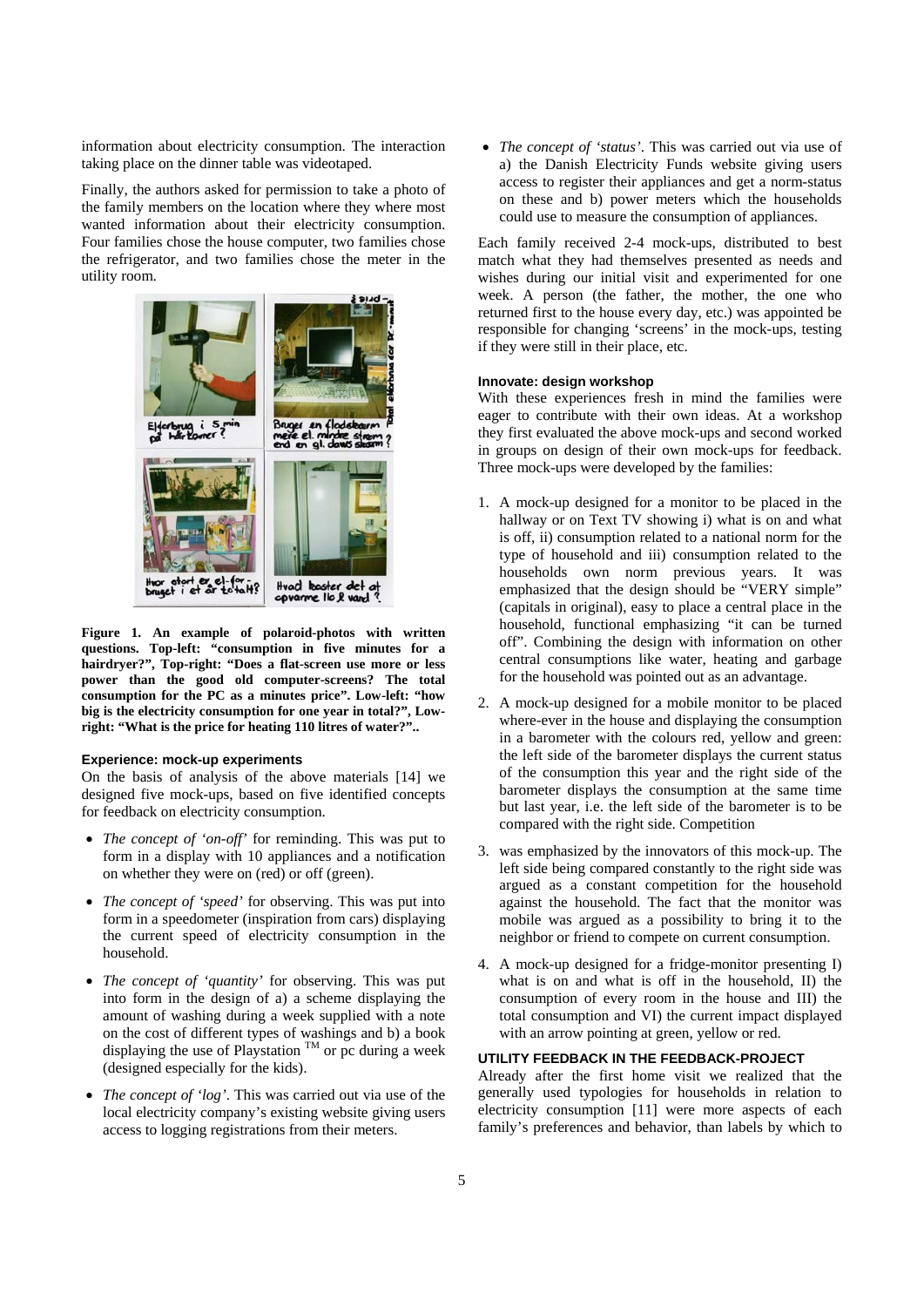separate family types. Being, busy, being economic, being concerned about the environment was part of all eight families values but was ranked differently as criteria for behavior. What all families shared, however, was an interest in knowing more about their actual consumption, if only the information was given timely and adequate. We have summarized our findings concerning the preferences expressed unanimously by all eight families in one sentence: *'we say where, we say when and we say how much'*. In the following we try to relate this sentence to motivational and ecological psychological theory in order to establish a theoretical underpinning as to why selfdetermination, location and situation is fundamental, when the families express their preferences, in words as well as in design of mock ups.

### *We say where*

The issue of location in the home was at the forefront at all times. Feedback on electricity consumption is allowed in some places at home only. Four *behavior settings* were pointed out by the eight families:

- The office and the computer is where household accounting, information search, shopping and also play takes place, a setting of conscious awareness of the interaction.
- The kitchen and the refrigerator is a location of passive awareness, where at a glance information is frequently allowed to disturb what other activity is transpiring in the kitchen.
- The utility room and the meter is a tacit part of the environment, which has to be given a conscious interface in order to interrupt and catch attention.
- The hallway outgoing doorstep is where you recollect your memory: keys, drivers licence, money etc etc and also where you go through the state of the house: windows closed, stove disconnected etc. etc.

These expressions compli with Barker's theory of behavioural settings as perceptually segregated units of extra-individual behavior. Community areas, which individuals enter, and in which they behave in accordance with forces that produce the characteristic behavior pattern, which is what creates the homely feeling of knowing what can happen here.

Additionally, the following *behavior objects* were highlighted as central object for the families in relation to electricity consumption: the meter, the refrigerator, the computer, the Playstation<sup>TM</sup>, the washing machine. The families would accept to receive feedback and work on consumption cut-down on the selected objects.

### *We say when*

We were alerted to the importance of the situation, when we during our first visit suggested that information might be presented at the TV, maybe in the evening, when sitting in the sofa, and all families rejected this idea vividly. Also in the very first home we visited, the teenage daughter immediately suggested that information should be next to the outdoor, and checking it should turn into a habit like checking for keys. And the portable monitor (family mockup number two) came into being because a group of male designers wanted to brag about their supposing sustainable behavior and economic gain to the their neighbors when in the mood for this type of conversation.

Five central *behavior episodes* were perceived as central to electricity consumption: washing, cooking, leaving the house, computer or Playstation<sup>TM</sup> gaming, replacement of appliances and white goods, reading the meter, and going through the electricity bill.

The analysis revealed however also a need to dig deeper into especially behavior episodes. The episode of washing, as an example, turned out to be complex and containing more need for behavior insight than on families' choices of washing programs. Washing is an episode connected to several other episodes and the need to make these episodes go hand in hand often result in behavior which is not economic or environmental rational but rational in relation to the everyday life of the ecology of home and family life. For example, washing at night is good for the environment but the process of hanging laundry to a clothes-line fits badly to busy family morning where lunch boxes are prepared and time is short. Another example is the  $P$ laystation<sup>TM</sup>, which parents bring up as a possible solution for conservation but at the same time comments *"but we won't tell him to play less, will we"*. More research into behavior episodes will be a central focus in our future research.

#### *We say how much*

When confronted with our initial mock ups and later in their own designs, simplicity and at a glance transparency was the highest priority, apart from the decision mode when choosing new products. Here the families kept wanted more information, but also here it should by given in the form of simple labeling, preferably sticking to the appliances.

Four types of information for *affording* motivated electricity conservation came out as clear: reminding (e.g. remember to turn-off the light), observing (e.g. observing and being on track with the consumption), relating (e.g. relating the households consumption to general norms), decision-making (e.g. support on which washing machine to buy or when to replace the old fridge with a new one).

We call the type of feedback, which fits patterns of behavior of an ecology (vs. designing for stimuli of the individual) 'ecological feedback'. Ecological feedback is a feedback, which motivates electricity conservation with *the right information, at the right time and at the right place*. Ecological feedback is feedback, which technically is ambient, in that it forms a backdrop of the habits related to consumption of electricity, but which psychologically is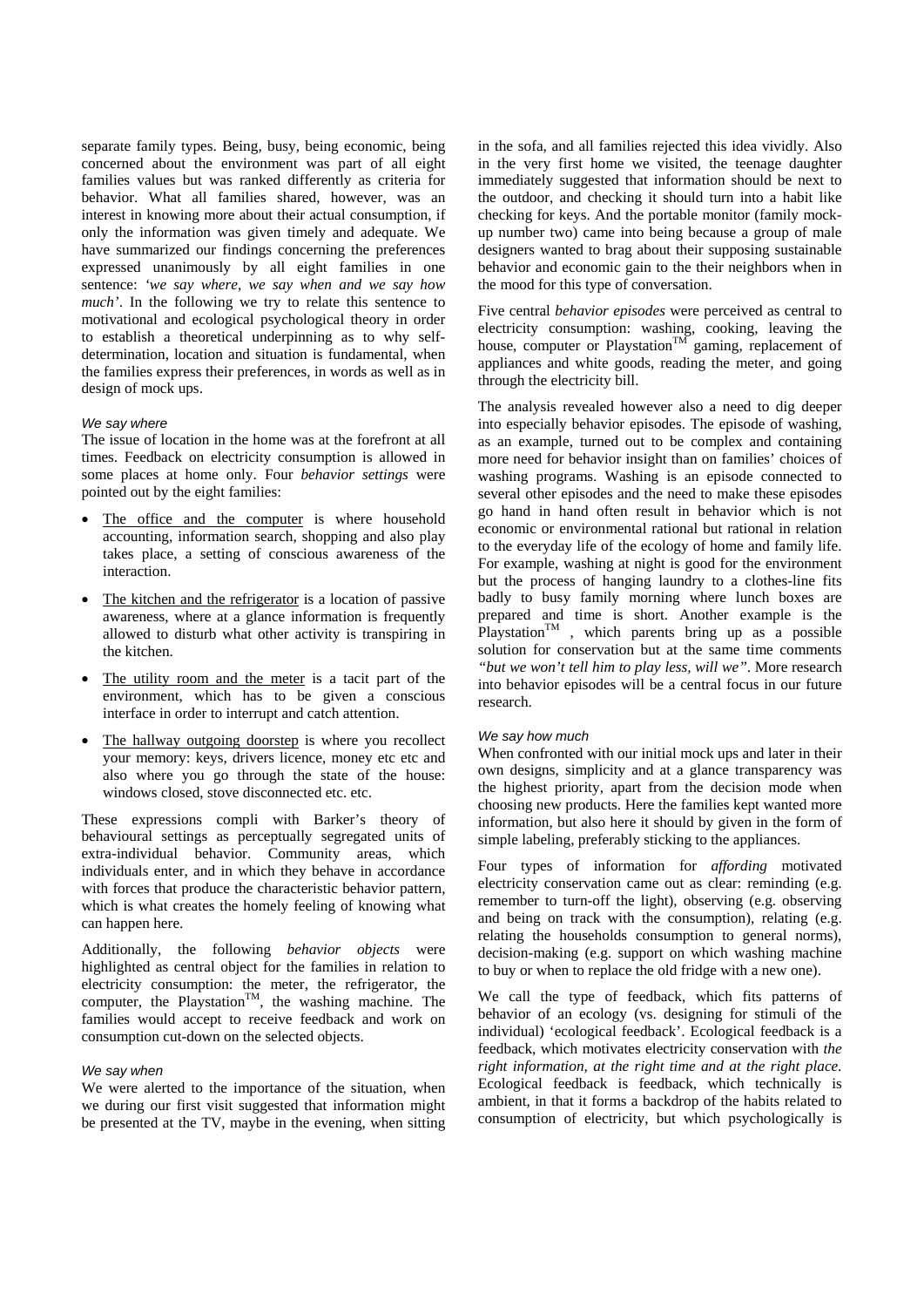self-motivating in that it reminds at a glance in situations where a reminder is accepted.

## *Concepts and design example*

In the FEEDBACK-project, three concepts are coined as central on the basis of the above analytic results:

- Speed visualizes the current invisible consumption. Several of the families, both adults and teenagers, remembered their joy of watching old meters spin fast or slow according to the consumption now replaced with digital numbers.
- *Remind*: central to the concept of reminding is that it visualizes an overview of the on/off status on central appliances in the household. The on/off status explain the speed when put next to each other.
- *Compare* central to the concept of comparing is that it relates consumption to a norm or previous consumption or relates appliances to each other and thereby prompting changing and buying appliances and white goods. Comparing is a central basis for the families' acceptance or fight against the consumption of electricity in the household. Consequently, national guidelines and saving objectives are crucial for understanding whether a household consumption is high or low.

Interaction based on these three concepts has been designed for a medium screen solution to be placed at fix points in households at the choice of the individual family. The final outcome (a result of several sketches and dialogues with software developers) is presented in the figures two, three, and four: To make the display nice and decorative the background changes twice a day from day to night and vice versa. A clock adds functionality and invites to also perceive actual consumption. The clock offers a combination of feedback and time providing a sense of the rhythm of consumption – becoming aware of when the household is 'speeding' or 'crossing the norm.'



**Figure 2: Visualizing speed, comparing and remembering.** 

*Speed* is visualized with a pellet drifting from side to side in a tempo matching current measure of consumption; if the speed of the consumption is fast the pellet moves fast, if low it moves slowly. The text to the 'speed-bar' says:

"Consumption right now: xx W", i.e. provides an accurate measurement of the current consumption.

*Comparing* is visualized in a bar displaying the total consumption since midnight *compared* to a norm. The bar is filled during the day. The red line is the norm (as default previous consumption minus 10 % savings). The text to the bar says "since 00:00 xx kWh" and "Expected today: xx kWh", i.e. provides an accurate measurement of the total consumption. A button labeled "Details" opens a window with information of the consumption per week, month and year (figure three). The details are displayed on graphs making it easy to compare. A red line shows the households goal savings.



**Figure 3: details of the total consumption.** 

*Remembering* is visualized very similar to the first mock-up (figure two) as a list of appliances and their on/off status. A touch on an appliance in the list opens a new window with information on the use of the appliance for the day, week, month and year (figure four). A hot-line phone number and a "See more on www.elfred.dk"-link connects to a website with details on the household consumption, advice on how to bring down the consumption, possibility of adjusting the goal for savings (the red line displayed in the feedbackapplication), and links to a website supporting decisionmaking made by the Danish Electricity Conservation Fund (http://www.selvtjek.sparel.dk/).



**Figure 4: Details of the consumption on selected appliances** 

We presented a mock up of the resulting design to the eight innovating families in their homes on a laptop with an installed exe where buttons could be clicked, windows opened and the pellet was moving. Reactions were primarily positive. Negative reactions were on the size of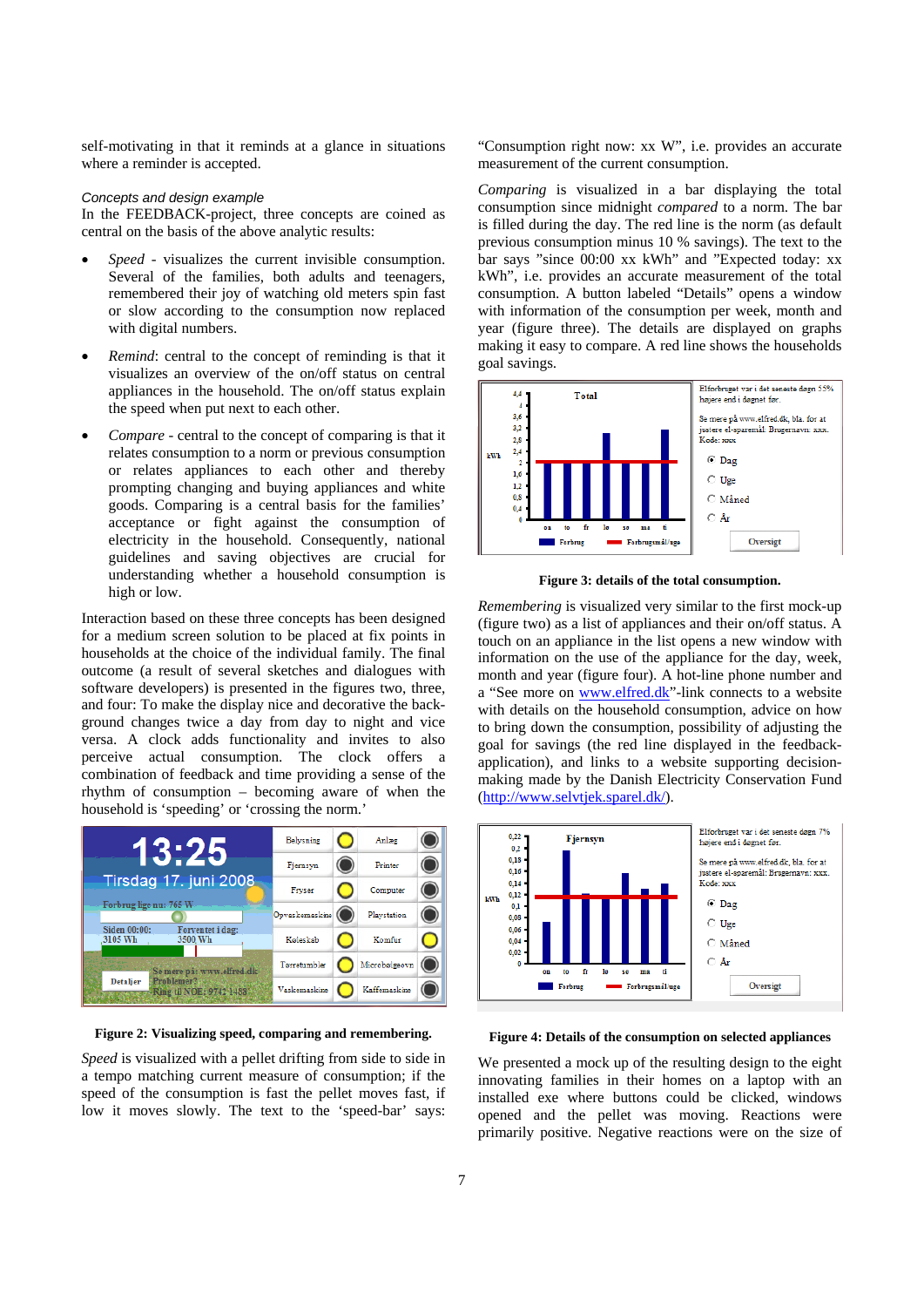the text which made it difficult for some to read. In our visit the families expressed a wish to stay in contact and continue their participation in the project.

Measurements on the impact on electricity consumption will be conducted during the following test period.

# **UTILITY FEEDBACK AT HOME IN GENERAL**

A central finding in our study is that it is the interaction between information, location, situation, and media, which the families experience as a whole and central for the feedback. We can narrow down *situations* to two types, which the families were in, when they were seeking or receiving information on their electricity consumption:

- Action situations: central in these situations is that information can be received 'at a glance' and trick action.
- Planning situations: central in these situations is that information provides a ground for status at various levels (consumption during the day, week, moth or year) and planning-support (support for decision-making e.g. when buying new appliances).

Behavioral change towards electricity savings request for frequent reminding but when, where, and how much calls for a design balancing between affordance and annoyance, between thinking and not thinking, between transparent and reflective. Finding this balance, the goal of an appropriate rythm between being transparent and reflective as called for by Bolter and Gromala [5], is indeed a challenge which eliminates web-design (a pull-technology) and SMS and email notifications (push-technology). In the FEEDBACKproject this design challenge have resulted in a design for a medium screen placed at central locations in the home (the kitchen or the entrance) combined with a website.

We emphasize, that designing interfaces for motivating feedback calls for 'ecological feedback'. That is feedback, which motivates electricity conservation with *the right information, at the right time and at the right place*, i.e. working with the derived user driven points: we say when, we say where, we say how much. Ecological feedback forms a backdrop of the habits related to consumption of electricity by being transparent but which psychologically is self-motivating by being reflective in the reminding at a glance in situations where a reminder is accepted.

## **CONCLUSIONS**

As presented by others within the field of sustainable design, acknowledging the complexity of sustainability is central. Stegall writes: *"The crisis of sustainability is more than simply an issue of poor technology; it has emerged as an extremely complex sociological dilemma, where the lifestyle that we have adopted is rapidly eroding our ability to survive. It is obvious, then, that to play a profound role in making sustainability a reality, one must persuade the general public to adopt sustainable behavior. The role of the designer in developing a sustainable society is not* 

*simply to create 'sustainable products,' but rather to envision products, processes, and services that encourage widespread sustainable behavior* [21].

In the FEEDBACK-project, and in this paper, we have worked on envisioning products, processes, and services that encourage sustainable behavior in relation to electricity conservation at home: We have presented methods and processes for engaging end-users in sustainable interaction design. We have presented user-driven points from this process and have on this basis envisioned concepts for feedback motivated electricity consumption exemplified in a user interface for a medium screen solution. And we have introduced theoretical perspectives for understanding motivation and the environment of home and on the basis of these perspective and our empirical findings we have introduced central key understandings and concepts for what we have termed 'ecological feedback'.

Based on Barker's ecological psychology, we have in our empirical material identified ecological units for feedback at home. On the one hand these units give clear directions for locations and situations to design for and not least for further research: Following Barker, further studies of these ecological units of electricity consumption can predict aspects of behavior since attributes of behavior are found to vary less across individuals within settings than across settings [1].

On the other hand the results of this study add to the complexity of the ecology of electricity conservation in households which we have aimed to understand and present with use of Deci and Ryan's self-determination theory [9, 20] emphasizing a need to be in control at home, and consequently, to decide *where, when and how much* feedback.

We call feedback, which fits patterns of behavior in an ecology (vs. designing for stimuli of the individual) 'ecological feedback'. That is feedback, which motivates electricity conservation with *the right information, at the right time and at the right place*. Ecological feedback forms a backdrop of the habits related to consumption of electricity by being transparent but at the same time psychologically self-motivating by being reflective in the reminding at a glance in situations where a reminder is accepted. Designing interfaces for feedback motivated electricity conservation at home is a balance between affordance and annoyance, thinking and not thinking, transparent and reflective. Finding this balance, the appropriate rhythm, is the real design challenge.

### **ACKNOWLEDGMENTS**

The FEEDBACK-project is supported by Elfor/the Danish Energy-Net. We thank the families who participated and engaged in the FEEDBACK-project, and we thank our partners in the FEEDBACK-project for constructive comments during our user-driven innovation process.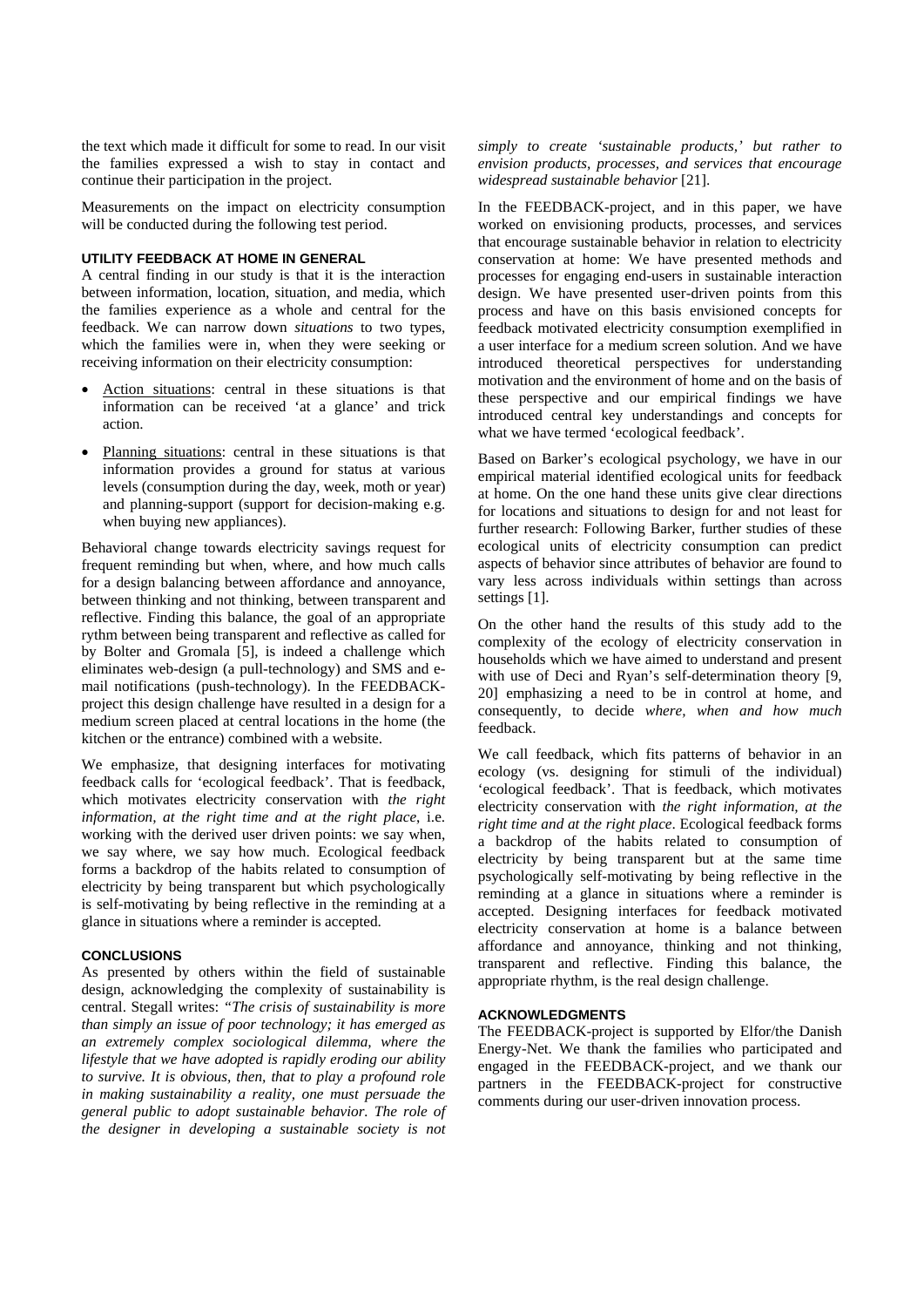### **REFERENCES**

- 1. Barker, R.G. *Ecological Psychology: Concepts and Methods for Studying the Environment of Human Behavior*. Stanford University Press, Stanford, California, 1968,
- 2. Barker, R.G. and Wright, H. *Midwest and Its Children: The Psychological Egology of an Americal Town*. Archon Books, Hamden, Connecticut, US, 1971.
- 3. Bell, G., Blythe, M. & Sengers, P.: Making by Making Strange: Defamiliarizatin and the Design of Domestic Technologies. *ACM Transactions on Computer-Human Interaction*. Vol 12:2, (2005), 149-173.
- 4. Blevis, E. Sustainable Interaction Design: Invention & Disposal, Renewal & Reuse. *CHI 2007 Proceedings*, ACM Press, 2007
- **5.** Bolter, J.D. & Gromala, D.: *Windows and Mirrors: Interaction Design, Digital Art, and the Myth of Transparency*. MIT Press, 2003.
- 6. Costanzo, M., Archer, D., Aronson, E., and Pettigrew, T. Energy Conservation Behavior: The Difficult Path From Information to Action. *American Psychologist* 4, 5 (1986), 521-528.
- 7. Darby, S. *The Effectiveness of Feedback on Energy Consumption: A review for Derfra on the literature on metering, billing and direct displays*. Environmental Change Institute, University of Oxford, 2006.
- 8. Darby, S. Making it obvious: designing feedback into energy consumption. *Proceedings, 2nd International Conference on Energy Efficiency in Household Appliances and Lighting*. Italian Association of Energy Economists/ EC-SAVE programme, 2000.
- 9. Deci, E. L., & Ryan, R. M. *Intrinsic motivation and selfdetermination in human behavior*. New York: Plenum. 1985
- 10.Ehn, P. *Work-Oriented Design of Computer Artifacts*. Arbetslivcentrum, Stockholm, Sweeden, 1988.
- 11.Gram-Hanssen, K. *Husholdningernes el-forbrug hvem bruger hvor meget, til hvad og hvorfor?* (The electricity consumption of private households – who is using how much, on what, and why?). Danish Building Research Institute, SBI 2005:12, 2005.
- 12.Hanks, K., Odom, W., Roedl, D., and Blevis, E. Sustainable Millennials: Attitudes towards Sustainability and the Material Effects of Interactive Technologies. *CHI 2008 Proceedings*, ACM Press, 2008.
- 13.Huang, E.M. and Truong, K.N. Breaking the Disposable Technology Paradigm: Opportunities for Sustainable Interaction Design for Mobile Phones. *CHI 2008 Proceedings*. ACM Press, 2008.
- **14.**Kanstrup, A.M. and Christiansen, E. Selecting and Evoking Innovators: combining democracy and

creativity. *NordiCHI 2006 Proceedings,* ACM Press, 2005.

- 15.Krug, S. Don't make me think. New Riders, 2006
- 16.Kuehn, S. Livsstil og energiforbrug analyseret med bourdieusk optik (Lifestyle and energyconsumption – analyses with a bourdieuan lens). *Dansk Sociologi* 2 (1999), 19-34.
- 17.Lockwood, M. and Murray, R. *RED Future Currents: Designing for a changing climate*. RED and Design Council, London, 2005.
- 18.Pedersen, L.H. and Broegaard, E. *Husholdningernes elforbrug – en analyse af attituder og adfærd på energiog miljøområdet* (The electricity consumption of private households – an analysis of attitudes and behaviour related to energy and environment). AKF Forlager, 1997.
- 19.Reed, E.S. *Encountering the World: Towards an Ecological Psychology.* Oxford University Press, New York, US, 1996.
- 20.Ryan, R. M., & Deci, E. L. Self-determination theory and the facilitation of intrinsic motivation, social development, and well-being. *American Psychologist, 55*, 68-78 (2000).
- 21.Stegall, N. Designing for Sustainability: A Philosophy for Egologically Intentional Design. *Design Issues* 22, 2 (2006), 56-63.
- 22.Thomke, S. & Hippel, E. von. Customers as Innovators: A New Way to Create Value. *Harvard Business Review*, April (2002)
- 23.Thøgersen, J. & A. Grønhøj. Providing feedback as a means to empower householders to save electricity - A social cognitive approach. Paper presented at 29th International Congress of Psychology, Berlin, July 20- 25, 2008. Symposium: "Environmental Psychology's approaches to induce behavioural change"
- 24.Thøgersen, J. How May Consumer Policy Empower Consumers for Sustainable Lifestyles? *Journal of Consumer Policy* 28 (2005), 143-178.
- 25.Ueno, T., Inada, R., Saeki, O., and Tsuji, K. Effectiveness of an energy-consumptin information system for residential buildings. *Applied Energy* 83 (2003), 868-883.
- 26.van Houwelingen, J.H. and van Raaij, W.F. The Effect of Goal-Setting and Daily Electronic Feedback on In-Home Energy Use. *Journal of Consumer Research* 16, 1 (1989), 98-105.
- 27.von Hippel, E. *Democratizing Innovation*. The MIT Press, Cambridge, Massachusetts, 2005.
- 28.Wood, G. and Newborough, M. Dynamic energyconsumption indicators for domestic appliances: environment, behavior and design. *Energy and Buildings* 35 (2003), 821-841.